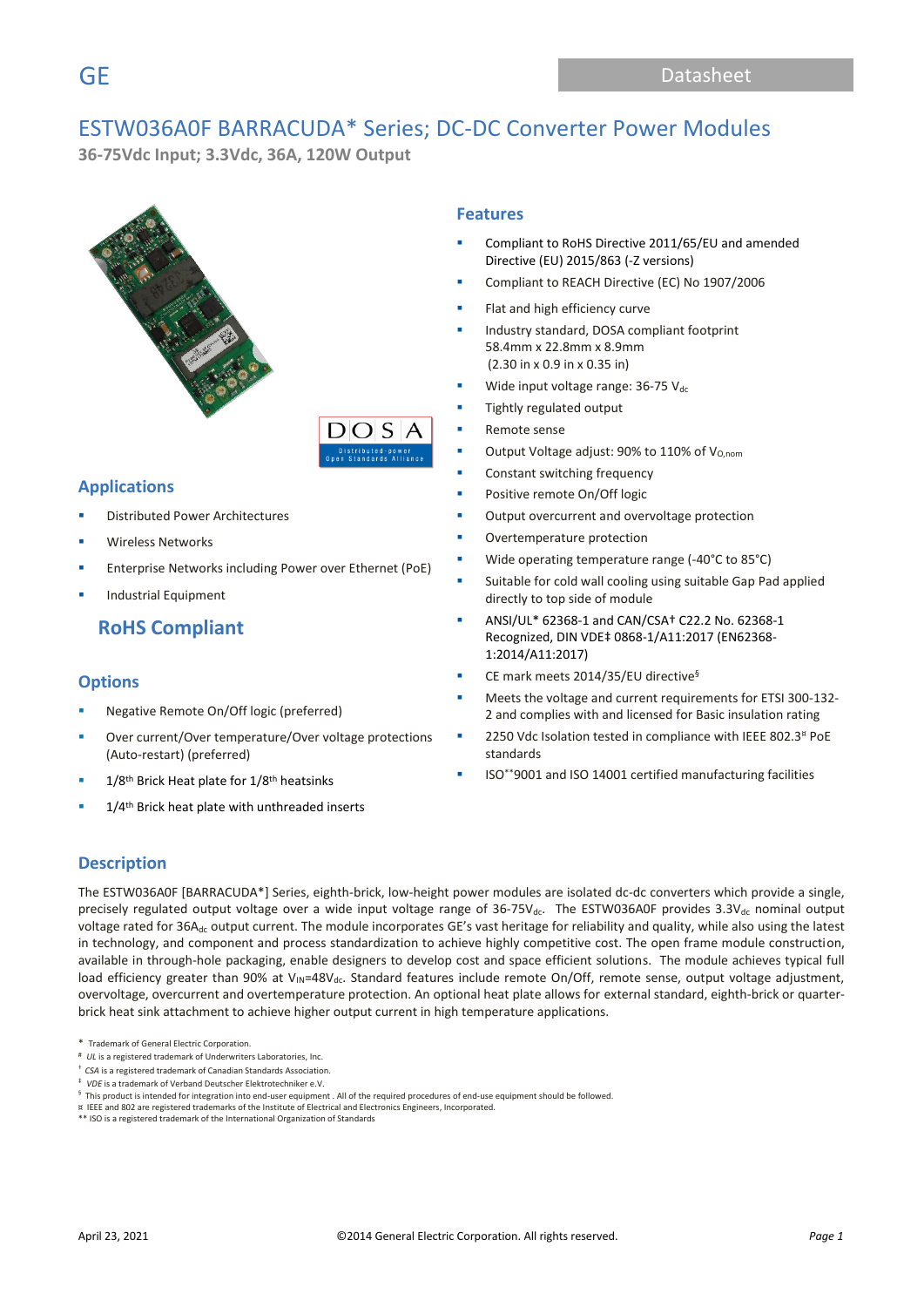**36 to 75Vdc Input; 3.3Vdc, 36A, 120W Output**

## **Absolute Maximum Ratings**

Stresses in excess of the absolute maximum ratings can cause permanent damage to the device. These are absolute stress ratings only, functional operation of the device is not implied at these or any other conditions in excess of those given in the operations sections of the data sheet. Exposure to absolute maximum ratings for extended periods can adversely affect the device reliability.

| Parameter                                          |     | Symbol                | <b>Min</b> | <b>Max</b> | <b>Unit</b> |
|----------------------------------------------------|-----|-----------------------|------------|------------|-------------|
| Input Voltage                                      |     |                       |            |            |             |
| Continuous                                         | All | $V_{IN}$              | $-0.3$     | 80         | $V_{dc}$    |
| Transient, operational (≤100 ms)                   |     | V <sub>IN.trans</sub> | $-0.3$     | 100        | $V_{dc}$    |
| <b>Operating Ambient Temperature</b>               |     | T <sub>A</sub>        | $-40$      | 85         | °C          |
| Maximum Heat Plate Operating Temperature           |     | $T_c$                 | $-40$      | 105        | °C          |
| (see Thermal Considerations section)               |     |                       |            |            |             |
| Storage Temperature                                |     | $T_{\rm stg}$         | $-55$      | 125        | °C          |
| Altitude*                                          |     |                       |            | 4000       | m           |
| I/O Isolation voltage (100% factory Hi-Pot tested) |     |                       |            | 2250       | $V_{dc}$    |

\* For higher altitude applications, contact your GE Sales Representative for alternative conditions of use.

### **Electrical Specifications**

Unless otherwise indicated, specifications apply over all operating input voltage, resistive load, and temperature conditions.

| Parameter                                                                                                                                                                                      |     | <b>Symbol</b>             | <b>Min</b>  | <b>Typ</b> | <b>Max</b> | <b>Unit</b> |  |
|------------------------------------------------------------------------------------------------------------------------------------------------------------------------------------------------|-----|---------------------------|-------------|------------|------------|-------------|--|
| <b>Operating Input Voltage</b>                                                                                                                                                                 | All | $V_{IN}$                  | 36          | 48         | 75         | $V_{dc}$    |  |
| Maximum Input Current                                                                                                                                                                          | All | <b>I</b> IN               |             | 3.65       | 3.9        | $A_{dc}$    |  |
| $(V_{IN} = V_{IN, min}$ to $V_{IN, max}$ , $V_0 = V_{O, set}$ , $I_0 = I_{O, max}$                                                                                                             |     |                           |             |            |            |             |  |
| Input No Load Current                                                                                                                                                                          | All |                           |             |            |            | mA          |  |
| $V_{IN}$ = 48V, ( $I_{O}$ = 0, module enabled)                                                                                                                                                 |     |                           | IN, No load |            |            |             |  |
| Input Stand-by Current                                                                                                                                                                         | All | I <sub>IN, stand-by</sub> |             | 5          | 11         | mA          |  |
| $(V_{IN} = 48V$ , module disabled)                                                                                                                                                             |     |                           |             |            |            |             |  |
| <b>Inrush Transient</b>                                                                                                                                                                        |     | 1 <sup>2</sup> t          |             |            | 0.5        | $A^2S$      |  |
| Input Reflected Ripple Current, peak-to-peak<br>(5Hz to 20MHz, 1µH source impedance; V <sub>IN, min</sub> to V <sub>IN, max</sub> , lo= lo <sub>max</sub> ; See<br>Test configuration section) |     |                           |             | 30         |            | $mA_{p-p}$  |  |
| Input Ripple Rejection (120Hz)                                                                                                                                                                 |     |                           |             | 60         |            | dB          |  |

### **CAUTION: This power module is not internally fused. An input line fuse must always be used.**

This power module can be used in a wide variety of applications, ranging from simple standalone operation to an integrated part of sophisticated power architectures. To preserve maximum flexibility, internal fusing is not included, however, to achieve maximum safety and system protection, always use an input line fuse. The safety agencies require a fast-acting fuse with a maximum rating of 15 A (see Safety Considerations section). Based on the information provided in this data sheet on inrush energy and maximum dc input current, the same type of fuse with a lower rating can be used. Refer to the fuse manufacturer's data sheet for further information.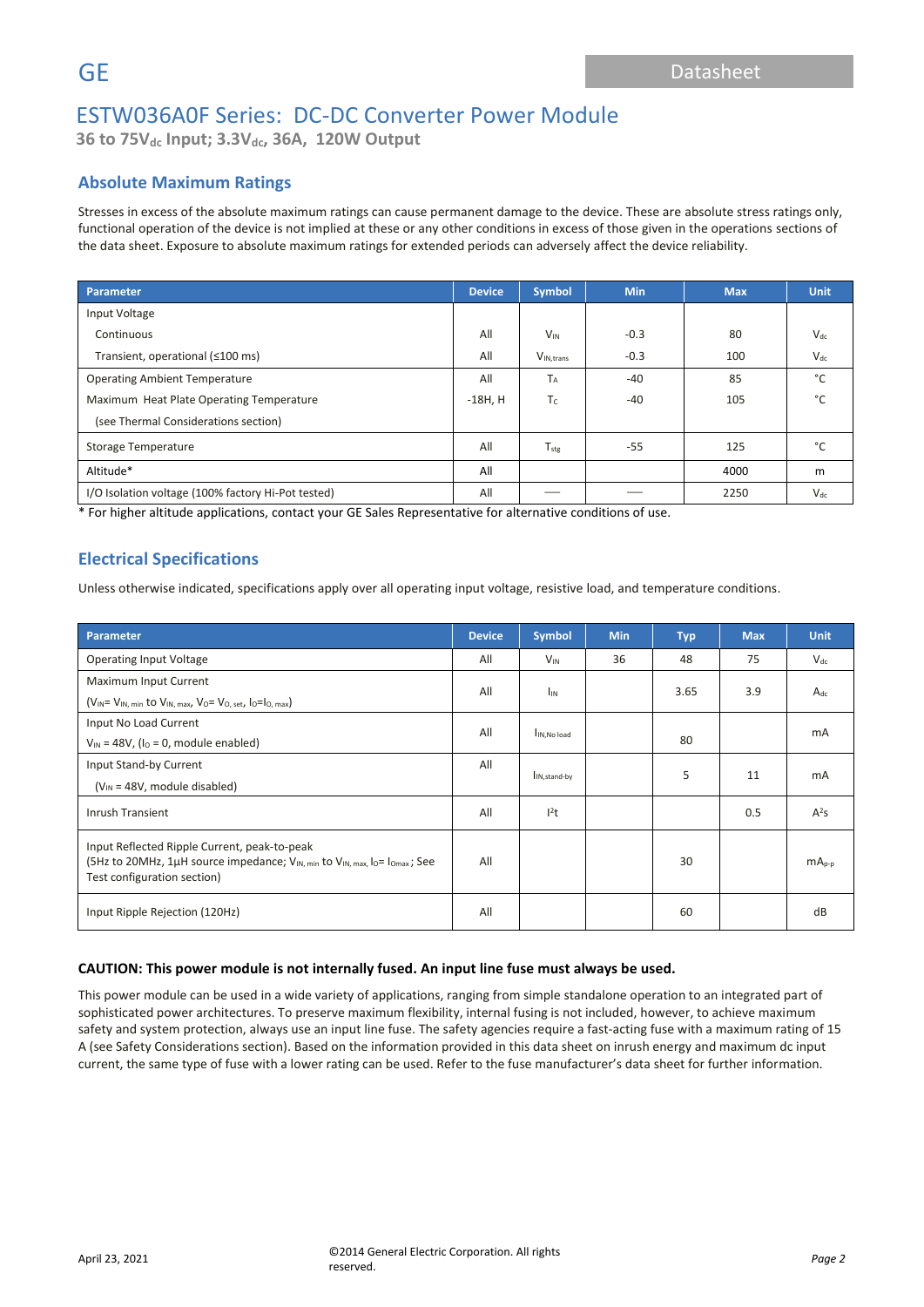**36 to 75Vdc Input; 3.3Vdc, 36A, 120W Output**

# **Electrical Specifications** (continued)

Unless otherwise indicated, specifications apply at  $V_{IN} = 48V$ dc, resistive load, and  $T_A = 25^{\circ}C$  conditions.

| Parameter                                                                       |     | <b>Symbol</b>        | <b>Min</b> | <b>Typ</b>               | <b>Max</b> | <b>Unit</b>              |
|---------------------------------------------------------------------------------|-----|----------------------|------------|--------------------------|------------|--------------------------|
| Nominal Output Voltage Set-point                                                |     |                      |            |                          |            |                          |
| $V_{IN}$ = 48V lo=lo, max, TA=25°C)                                             | All | V <sub>O</sub> , set | 3.25       | 3.3                      | 3.36       | $V_{dc}$                 |
| <b>Output Voltage</b>                                                           |     |                      |            |                          |            |                          |
| (Over all operating input voltage, resistive load, and temperature              | All | $V_0$                | $-3.0$     |                          | $+3.0$     | $\%$ $\rm V_{O, \, set}$ |
| conditions until end of life)                                                   |     |                      |            |                          |            |                          |
| Adjustment Range (*Vin > 20V)                                                   | All | $V_{O, \, adj}$      | $-10$      |                          | $+10*$     | % V <sub>O, set</sub>    |
| Selected by external resistor                                                   |     |                      |            |                          |            |                          |
| <b>Output Regulation</b>                                                        |     |                      |            |                          |            |                          |
| Line (V <sub>IN</sub> =V <sub>IN, min</sub> to V <sub>IN, max</sub> )           | All |                      |            |                          | ±0.2       | $%$ $V0. set$            |
| Load ( $I_0 = I_0$ , min to $I_0$ , max)                                        | All |                      |            |                          | ±0.2       | % V <sub>0. set</sub>    |
| Temperature (T <sub>ref</sub> =T <sub>A, min</sub> to T <sub>A, max</sub> )     | All |                      |            |                          | ±1.5       | % V <sub>O, set</sub>    |
| Output Ripple and Noise on nominal output                                       |     |                      |            |                          |            |                          |
| Measured with 10uF Tantalum     1uF ceramic                                     |     |                      |            |                          |            |                          |
| $(V_{1N}=48, I_0=80\% I_{0, max}, T_A=25)$                                      |     |                      |            |                          |            |                          |
| RMS (5Hz to 20MHz bandwidth)                                                    |     |                      |            | 10                       |            | mV <sub>rms</sub>        |
| Peak-to-Peak (5Hz to 20MHz bandwidth)                                           |     |                      |            | 50                       |            | $mV_{pk-pk}$             |
| <b>External Capacitance</b>                                                     |     | $C_{\rm O, \, max}$  | 0          | $\overline{\phantom{0}}$ | 10,000     | μF                       |
| <b>Output Current</b>                                                           | All | $\overline{10}$      | $\Omega$   |                          | 36         | $A_{dc}$                 |
| Output Current Limit Inception (Hiccup Mode)                                    |     |                      |            |                          |            |                          |
| $(V_0 = 90\% \text{ of } V_{0, \text{ set}})$                                   | 3.3 | $I_{0, \, lim}$      | 39.6       | 43                       |            | $A_{dc}$                 |
| <b>Output Short-Circuit Current</b>                                             | All | I <sub>O, s/c</sub>  |            | 1.2                      |            | $A_{rms}$                |
| (V <sub>o</sub> ≤250mV) (Hiccup Mode)                                           |     |                      |            |                          |            |                          |
| Efficiency                                                                      |     |                      |            |                          |            |                          |
| $V_{1N}$ =48V, T <sub>A</sub> =25°C, I <sub>0</sub> =36A, V <sub>0</sub> = 3.3V |     | n                    |            | 91.5                     |            | %                        |
| <b>Switching Frequency</b>                                                      |     | $f_{sw}$             |            | 380                      |            | kHz                      |
| <b>Dynamic Load Response</b>                                                    |     |                      |            |                          |            |                          |
| $(dI_0/dt=0.1A/\mu s; V_{IN} = 48V; T_A=25°C; C_0>100\mu F)$                    |     |                      |            |                          |            |                          |
| Load Change from Io= 50% to 75% or 25% to 50% of I <sub>o.max</sub>             |     |                      |            |                          |            |                          |
| <b>Peak Deviation</b>                                                           |     | $V_{pk}$             |            | 3                        |            | $%$ $V0. set$            |
| Settling Time (Vo<10% peak deviation)                                           |     | t <sub>s</sub>       |            | 800                      |            | $\mu$ s                  |

### **Isolation Specifications**

| Parameter                                          |     | <b>Symbol</b> | <b>Min</b> | Tvo <sup>1</sup> | <b>Max</b>               | <b>Unit</b> |
|----------------------------------------------------|-----|---------------|------------|------------------|--------------------------|-------------|
| <b>Isolation Capacitance</b>                       | All | Liso          |            | 1000             | $\overline{\phantom{a}}$ | рF          |
| <b>Isolation Resistance</b>                        |     | $R_{\rm iso}$ | 10         | __               | __                       | MΩ          |
| I/O Isolation Voltage (100% factory Hi-pot tested) |     | All           | ___        | __               | 2250                     | $V_{dc}$    |

## **General Specifications**

| Parameter                                                                                                                                                               |     | <b>Symbol</b> | <b>Min</b> | <b>Typ</b> | <b>Max</b> | Unit <sup>'</sup> |
|-------------------------------------------------------------------------------------------------------------------------------------------------------------------------|-----|---------------|------------|------------|------------|-------------------|
| Calculated Reliability based upon Telcordia SR-332 Issue 2: Method I<br>Case 3 ( $I_0$ =80% $I_0$ , $_{max}$ , T <sub>A</sub> =40°C, airflow = 200 lfm, 90% confidence) |     | <b>FIT</b>    | 105.7      |            |            | $10^9$ /Hour      |
|                                                                                                                                                                         |     | <b>MTBF</b>   | 9,462,810  |            |            | Hours             |
| Weight (Open Frame)                                                                                                                                                     | All |               | 23(0.8)    |            | $g$ (oz.)  |                   |
| Weight (with Heatplate)                                                                                                                                                 | All |               | 37(1.3)    |            | $g$ (oz.)  |                   |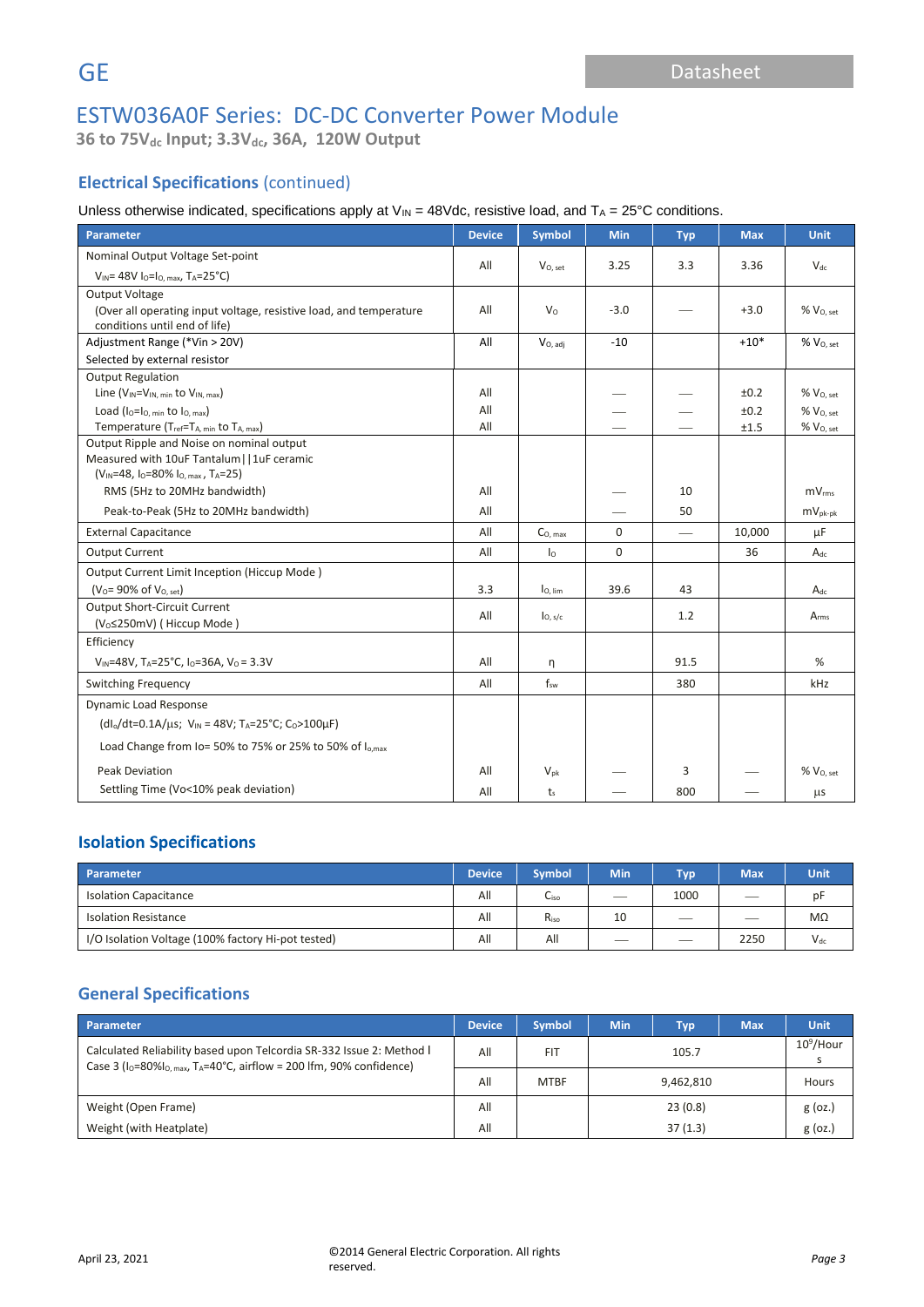**36 to 75Vdc Input; 3.3Vdc, 36A, 120W Output**

## **Feature Specifications**

Unless otherwise indicated, specifications apply over all operating input voltage, resistive load, and temperature conditions. See Feature Descriptions for additional information.

| Parameter                                                                                                                                                                                      | <b>Device</b> | <b>Symbol</b>          | Min            | <b>Typ</b>     | <b>Max</b> | <b>Unit</b>      |
|------------------------------------------------------------------------------------------------------------------------------------------------------------------------------------------------|---------------|------------------------|----------------|----------------|------------|------------------|
| Remote On/Off Signal Interface                                                                                                                                                                 |               |                        |                |                |            |                  |
| (V <sub>IN</sub> =V <sub>IN, min</sub> to V <sub>IN, max</sub> ; open collector or equivalent,                                                                                                 |               |                        |                |                |            |                  |
| Signal referenced to VIN-terminal)                                                                                                                                                             |               |                        |                |                |            |                  |
| Negative Logic: device code suffix "1"                                                                                                                                                         |               |                        |                |                |            |                  |
| Logic Low = module On, Logic High = module Off                                                                                                                                                 |               |                        |                |                |            |                  |
| Positive Logic: No device code suffix required                                                                                                                                                 |               |                        |                |                |            |                  |
| Logic Low = module Off, Logic High = module On                                                                                                                                                 |               |                        |                |                |            |                  |
| Logic Low - Remote On/Off Current                                                                                                                                                              | All           | $I_{on/off}$           |                |                | 0.15       | mA               |
| Logic Low - On/Off Voltage                                                                                                                                                                     | All           | V <sub>on/off</sub>    | $-0.7$         |                | 0.6        | $V_{dc}$         |
| Logic High Voltage - (Typ = Open Collector)                                                                                                                                                    | All           | $V_{\text{on/off}}$    | 2.5            | 5              | 6.7        | $V_{dc}$         |
| Logic High maximum allowable leakage current                                                                                                                                                   | All           | $I_{on/off}$           |                |                | 20         | μA               |
| Turn-On Delay and Rise Times                                                                                                                                                                   |               |                        |                |                |            |                  |
| $(10=10, max, V1N=V1N, nom, TA= 25oC)$                                                                                                                                                         |               |                        |                |                |            |                  |
| Case 1: Input power is applied for at least 1 second,<br>and then the On/Off input is set from OFF to ON<br>( $T_{delay}$ = on/off pin transition until $V_0$ = 10% of $V_{0, set}$ )          | All           | T <sub>delay</sub>     |                | 35             |            | msec             |
| Case 2: On/Off input is set to Logic Low (Module<br>ON) and then input power is applied (T <sub>delay</sub> from<br>instant at which $V_{IN} = V_{IN, min}$ until $V_o = 10\%$ of $V_{O, set}$ |               | Tdelay                 |                | 35             |            | msec             |
| Output voltage Rise time (time for V <sub>o</sub> to rise from 10%<br>of V <sub>o,set</sub> to 90% of V <sub>o, set</sub> )                                                                    |               | Trise                  |                | 10             |            | msec             |
| Output voltage overshoot - Startup                                                                                                                                                             | All           |                        |                |                | 3          | $%$ $V_{O, set}$ |
| $I_0 = I_{0, max}$ ; $V_{IN} = V_{IN, min}$ to $V_{IN, max}$ , $T_A = 25$ °C                                                                                                                   |               |                        |                |                |            |                  |
| Remote Sense Range                                                                                                                                                                             | All           | <b>V</b> SENSE         |                |                | 10         | $%$ $VO, set$    |
| Output Voltage Adjustment Range                                                                                                                                                                | All           |                        | 90             |                | 110        | % Vo, set        |
| Output Overvoltage Protection <sup>1</sup>                                                                                                                                                     | All           | V <sub>O</sub> , limit | 4.0            |                | 5.5        | $V_{dc}$         |
| Overtemperature Protection - Hiccup Auto Restart                                                                                                                                               |               |                        |                |                |            |                  |
|                                                                                                                                                                                                | Open<br>frame | Tref                   |                | 135            |            | $^{\circ}$ C     |
|                                                                                                                                                                                                |               | $T_{ref}$              |                | 120            |            | °C               |
| Input Undervoltage Lockout                                                                                                                                                                     |               | VUVLO                  |                |                |            |                  |
| Turn-on Threshold                                                                                                                                                                              |               |                        |                | 35             | 36         | $V_{dc}$         |
| <b>Turn-off Threshold</b>                                                                                                                                                                      |               |                        | 31             | 32             |            | $V_{dc}$         |
| Hysteresis                                                                                                                                                                                     |               |                        | $\overline{2}$ | 3              |            | $V_{dc}$         |
| Input Overvoltage Lockout                                                                                                                                                                      |               | VOVLO                  |                |                |            |                  |
| Turn-on Threshold                                                                                                                                                                              |               |                        | 76             | 79             |            | Vdc              |
| <b>Turn-off Threshold</b>                                                                                                                                                                      |               |                        |                | 81             | 83         | Vdc              |
| Hysteresis                                                                                                                                                                                     |               |                        | $\mathbf{1}$   | $\overline{2}$ |            | Vdc              |

 $1 -$  Module complies with min. 100 $\mu$ F external output cap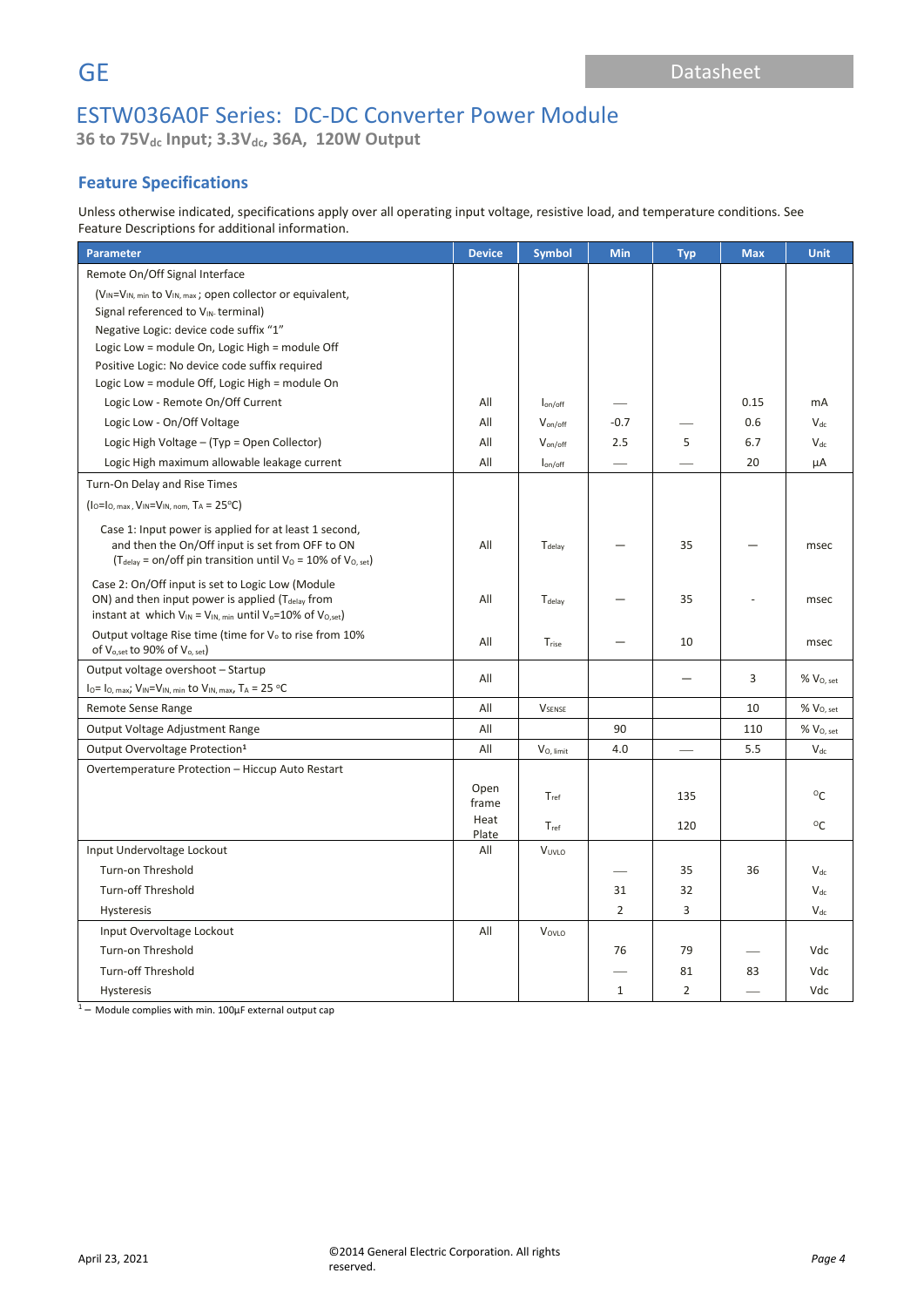**36 to 75Vdc Input; 3.3Vdc, 36A, 120W Output**

## **Characteristic Curves**

The following figures provide typical characteristics for the ESTW036A0F (3.3V, 36A) at 25 °C. The figures are identical for either positive or negative remote On/Off logic.







**Figure 3. Transient Response to 0.1A/µS Dynamic Load Change from 50% to 75% to 50% of full load, Vin=48V.**



**Figure 1. Converter Efficiency versus Output Current. Figure 4. Transient Response to 0.1A/µS Dynamic Load Change from 50% to 75% to 50% of full load, Vin=48V**







**Figure 6. Typical Start-up Using Input Voltage (V<sub>IN</sub> = 48V, I<sub>0</sub> = Io,max).**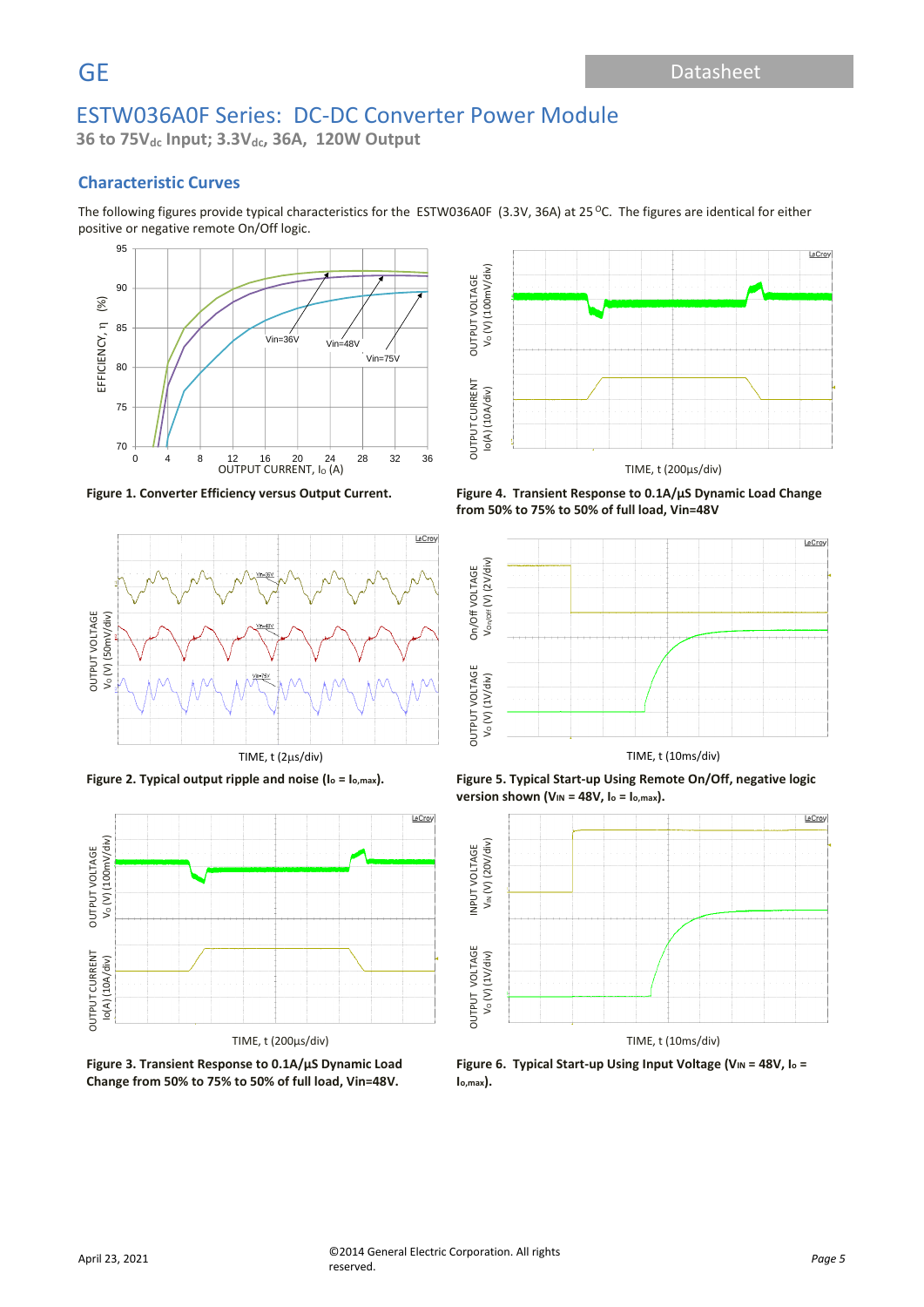**36 to 75Vdc Input; 3.3Vdc, 36A, 120W Output**

# **Test Configurations**



source inductance (L<sub>TEsT</sub>) of 12μH. Capacitor C<sub>s</sub> offsets<br>possible battery impedance. Measure current as shown above.

#### **Figure 7. Input Reflected Ripple Current Test Setup.**



NOTE: All voltage measurements to be taken at the module terminals, as shown above. If sockets are used then Kelvin connections are required at the module terminals to avoid measurement errors due to socket contact resistance.

#### **Figure 8. Output Ripple and Noise Test Setup.**



NOTE: All voltage measurements to be taken at the module terminals, as shown above. If sockets are used then Kelvin connections are required at the module terminals to avoid measurement errors due to socket contact resistance.

#### **Figure 9. Output Voltage and Efficiency Test Setup.**

Efficiency 
$$
\eta = \frac{V_0 I_0}{V_{IN} I_{IN}}
$$
 x 100 %

### **Design Considerations**

#### **Input Filtering**

The power module should be connected to a low ac-impedance source. Highly inductive source impedance can affect the stability of the power module. For the test configuration in Figure 7 a 100μF electrolytic capacitor (ESR<0.7 $\Omega$  at 100kHz), mounted close to the power module helps ensure the stability of the unit. Consult the factory for further application guidelines.

### **Safety Considerations**

For safety agency approval the power module must be installed in compliance with the spacing and separation requirements of the end-use safety agency standards, i.e., UL ANSI/UL 62368-1 and CAN/CSA C22.2 No. 62368-1 Recognized, DIN VDE 0868-1/A11:2017 (EN62368- 1:2014/A11:2017)

If the input source is non-SELV (ELV or a hazardous voltage greater than 60 Vdc and less than or equal to 75Vdc), for the module's output to be considered as meeting the requirements for safety extra-low voltage (SELV) or ES1, all of the following must be true:

- The input source is to be provided with reinforced insulation from any other hazardous voltages, including the ac mains.
- **•** One V<sub>IN</sub> pin and one V<sub>OUT</sub> pin are to be grounded, or both the input and output pins are to be kept floating.
- The input pins of the module are not operator accessible.
- Another SELV or ES1 reliability test is conducted on the whole system (combination of supply source and subject module), as required by the safety agencies, to verify that under a single fault, hazardous voltages do not appear at the module's output.
- **Note:** Do not ground either of the input pins of the module without grounding one of the output pins. This may allow a non-SELV/ES1 voltage to appear between the output pins and ground.

The power module has safety extra-low voltage (SELV) or ES1 outputs when all inputs are SELV or ES1.

All flammable materials used in the manufacturing of these modules are rated 94V-0, or tested to the UL60950 A.2 for reduced thickness.

For input voltages exceeding –60 Vdc but less than or equal to –75 Vdc, these converters have been evaluated to the applicable requirements of BASIC INSULATION between secondary DC MAINS DISTRIBUTION input (classified as TNV-2 in Europe) and unearthed SELV outputs.

The input to these units is to be provided with a maximum 15 A fast-acting fuse in the ungrounded lead.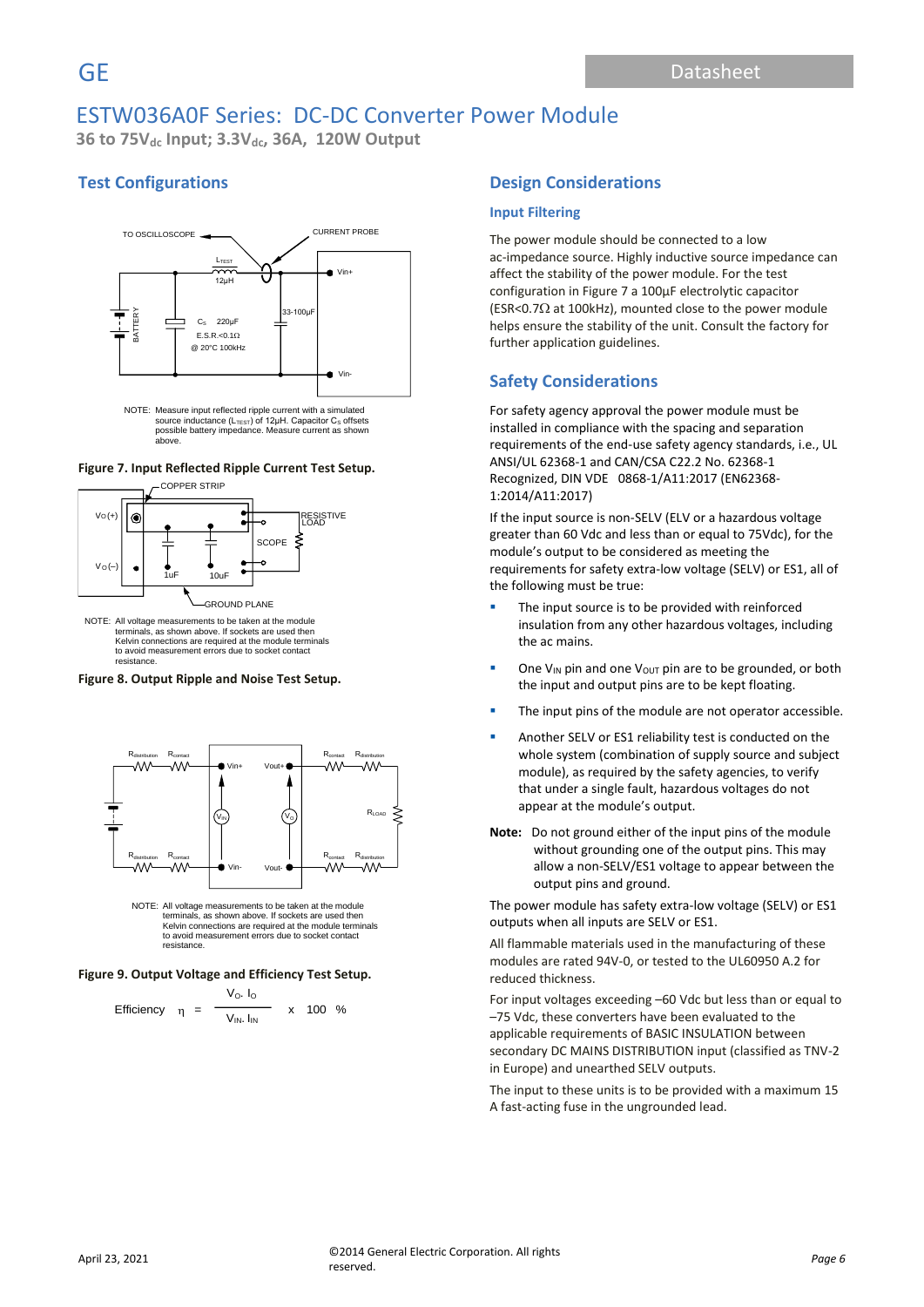**36 to 75Vdc Input; 3.3Vdc, 36A, 120W Output**

### **Feature Descriptions**

#### **Remote On/Off**

Two remote on/off options are available. Positive logic turns the module on during a logic high voltage on the ON/OFF pin, and off during a logic low. Negative logic remote On/Off, device code suffix "1", turns the module off during a logic high and on during a logic low.



**Figure 10. Remote On/Off Implementation.**

To turn the power module on and off, the user must supply a switch (open collector or equivalent) to control the voltage ( $V_{on/off}$ ) between the ON/OFF terminal and the  $V_{IN}(-)$  terminal (see Figure 10). Logic low is  $0 \vee \leq V_{on/off} \leq 0.6 V$ . The maximum Ion/off during a logic low is 0.15mA; the switch should maintain a logic low level whilst sinking this current.

During a logic high, the typical maximum  $V_{on/off}$  generated by the module is 5V, and the maximum allowable leakage current at  $V_{on/off}$  = 5V is 1µA.

If not using the remote on/off feature:

For positive logic, leave the ON/OFF pin open.

For negative logic, short the ON/OFF pin to  $V_{\text{IN}}(-)$ .

#### **Remote Sense**

Remote sense minimizes the effects of distribution losses by regulating the voltage at the remote-sense connections (See Figure 11). The voltage between the remote-sense pins and the output terminals must not exceed the output voltage sense range given in the Feature Specifications table:

 $[V<sub>O</sub>(+) - V<sub>O</sub>(-)]-$  [SENSE(+) – SENSE(-)]  $\leq$  0.5 V

Although the output voltage can be increased by both the remote sense and by the trim, the maximum increase for the output voltage is not the sum of both. The maximum increase is the larger of either the remote sense or the trim.

The amount of power delivered by the module is defined as the voltage at the output terminals multiplied by the output current. When using remote sense and trim, the output voltage of the module can be increased, which at the same output current would increase the power output of the module. Care should be taken to ensure that the maximum output power of the module remains at or below the maximum rated power (Maximum rated power = Vo,set x Io,max).



**Figure 11. Circuit Configuration for remote sense .**

#### **Input Undervoltage Lockout**

At input voltages below the input undervoltage lockout limit, the module operation is disabled. The module will only begin to operate once the input voltage is raised above the undervoltage lockout turn-on threshold,  $V_{UV/ON}$ .

Once operating, the module will continue to operate until the input voltage is taken below the undervoltage turn-off threshold, V<sub>UV/OFF</sub>.

#### **Overtemperature Protection**

To provide protection under certain fault conditions, the unit is equipped with a thermal shutdown circuit. The unit will shutdown if the thermal reference point, Tref, exceeds 135°C (Figure 13, typical) or 120 $\mathrm{^{\circ}C}$  (Figure 14, typical),, but the thermal shutdown is not intended as a guarantee that the unit will survive temperatures beyond its rating. The module will automatically restart upon cool-down to a safe temperature.

#### **Output Overvoltage Protection**

The output over voltage protection scheme of the modules has an independent over voltage loop to prevent single point of failure. This protection feature latches in the event of over voltage across the output. Cycling the on/off pin or input voltage resets the latching protection feature. If the autorestart option (4) is ordered, the module will automatically restart upon an internally programmed time elapsing.

#### **Overcurrent Protection**

To provide protection in a fault (output overload) condition, the unit is equipped with internal current-limiting circuitry and can endure current limiting continuously. At the point of current-limit inception, the unit enters hiccup mode. If the unit is not configured with auto–restart, then it will latch off following the over current condition. The module can be restarted by cycling the dc input power for at least one second or by toggling the remote on/off signal for at least one second.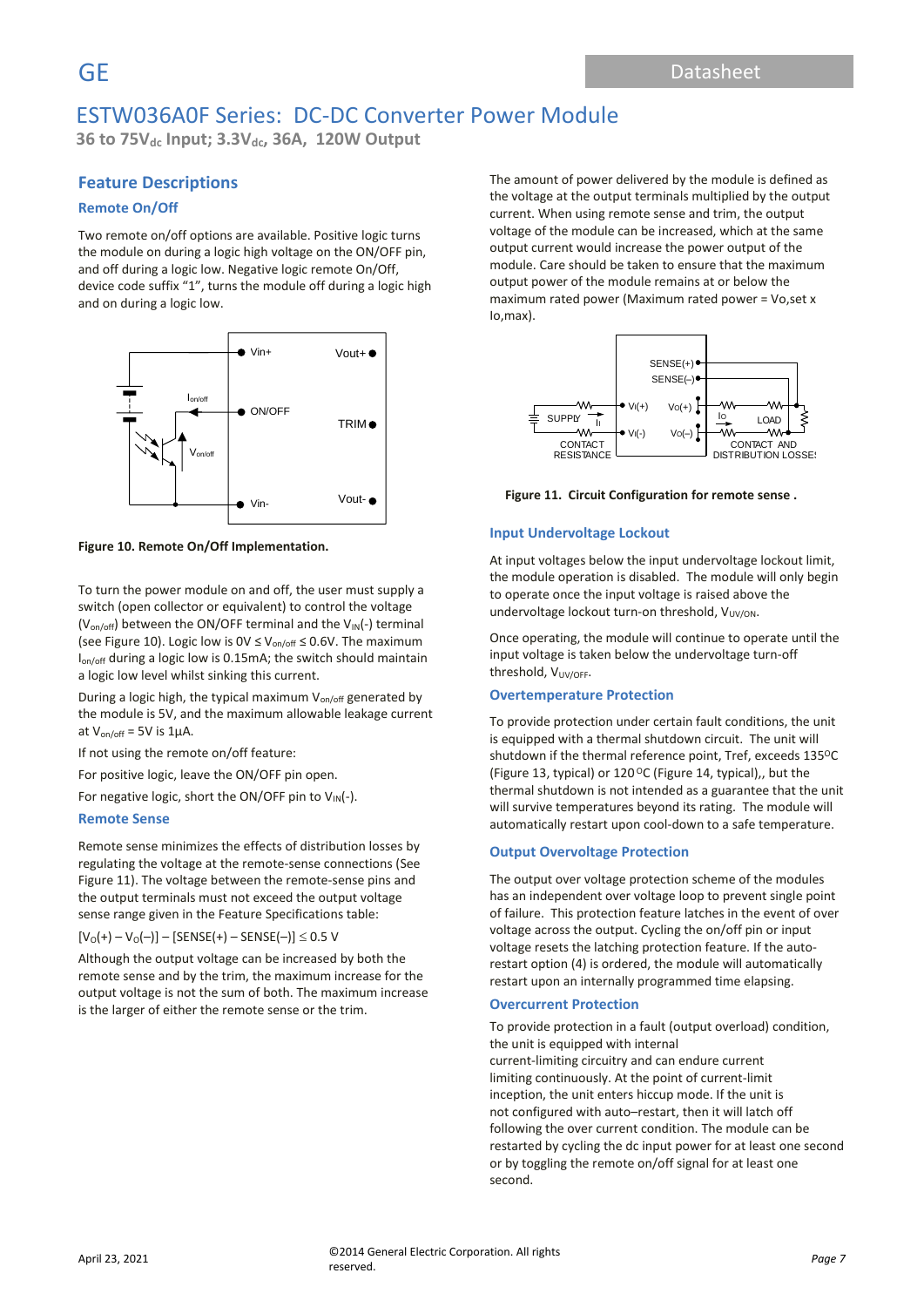**36 to 75Vdc Input; 3.3Vdc, 36A, 120W Output**

### **Feature Descriptions (continued)**

If the unit is configured with the auto-restart option (4), it will remain in the hiccup mode as long as the overcurrent condition exists; it operates normally, once the output current is brought back into its specified range. The average output current during hiccup is  $10\%$  I<sub>O, max</sub>.

#### **Output Voltage Programming**

Trimming allows the output voltage set point to be increased or decreased from the default value; this is accomplished by connecting an external resistor between the TRIM pin and either the  $V_0(+)$  pin or the  $V_0(-)$  pin.



#### **Figure 12. Circuit Configuration to Trim Output Voltage.**

Connecting an external resistor (Rtrim-down) between the TRIM pin and the  $V_0(-)$  (or Sense(-)) pin decreases the output voltage set point. To maintain set point accuracy, the trim resistor tolerance should be ±1.0%.

The following equation determines the required external resistor value to obtain a percentage output voltage change of Δ%

$$
R_{trim-down} = \left[\frac{511}{\Delta\%} - 10.22\right] K\Omega
$$
  
Where 
$$
\Delta\% = \left(\frac{3.3V - V_{desired}}{3.3V}\right) \times 100
$$

For example, to trim-down the output voltage of the module by 6% to 3.102V, Rtrim-down is calculated as follows:

$$
\Delta\% = 6
$$
  

$$
R_{rim-down} = \left[\frac{511}{6} - 10.22\right] K\Omega
$$
  

$$
R_{trim-down} = 74.9 K\Omega
$$

Connecting an external resistor ( $R_{trim-up}$ ) between the TRIM pin and the  $V_0(+)$  (or Sense (+)) pin increases the output voltage set point. The following equation determines the required external resistor value to obtain a percentage output voltage change of Δ%:

$$
R_{\text{trim-up}} = \left[\frac{5.11 \times 3.3 \times (100 + \Delta\%)}{1.225 \times \Delta\%} - \frac{511}{\Delta\%} - 10.22\right] K\Omega
$$
  
Where  $\Delta\% = \left(\frac{V_{desired} - 3.3}{3.3}\right) \times 100$ 

For example, to trim-up the output voltage of the module by 4% to 3.432V, R<sub>trim-up</sub> is calculated is as follows:

$$
\Delta\% = 4
$$
  

$$
R_{\text{rim-up}} = \left[\frac{5.11 \times 3.3 \times (100 + 4)}{1.225 \times 4} - \frac{511}{4} - 10.22\right] K\Omega
$$
  

$$
R_{\text{rim-up}} = 219.9 K\Omega
$$

The voltage between the  $V_0(+)$  and  $V_0(-)$  terminals must not exceed the minimum output overvoltage protection value shown in the Feature Specifications table. This limit includes any increase in voltage due to remote-sense compensation and output voltage set-point adjustment trim.

Although the output voltage can be increased by both the remote sense and by the trim, the maximum increase for the output voltage is not the sum of both. The maximum increase is the larger of either the remote sense or the trim. The amount of power delivered by the module is defined as the voltage at the output terminals multiplied by the output current. When using remote sense and trim, the output voltage of the module can be increased, which at the same output current would increase the power output of the module. Care should be taken to ensure that the maximum output power of the module remains at or below the maximum rated power (Maximum rated power =  $V_{O,set}$  x  $I_{O,max}$ ).

### **Thermal Considerations**

The power modules operate in a variety of thermal environments; however, sufficient cooling should be provided to help ensure reliable operation.

Considerations include ambient temperature, airflow, module power dissipation, and the need for increased reliability. A reduction in the operating temperature of the module will result in an increase in reliability.

The thermal data presented here is based on physical measurements taken in a wind tunnel, using automated thermo-couple instrumentation to monitor key component temperatures: FETs, diodes, control ICs, magnetic cores, ceramic capacitors, opto-isolators, and module pwb conductors, while controlling the ambient airflow rate and temperature. For a given airflow and ambient temperature, the module output power is increased, until one (or more) of the components reaches its maximum derated operating temperature, as defined in IPC-9592. This procedure is then repeated for a different airflow or ambient temperature until a family of module output derating curves is obtained.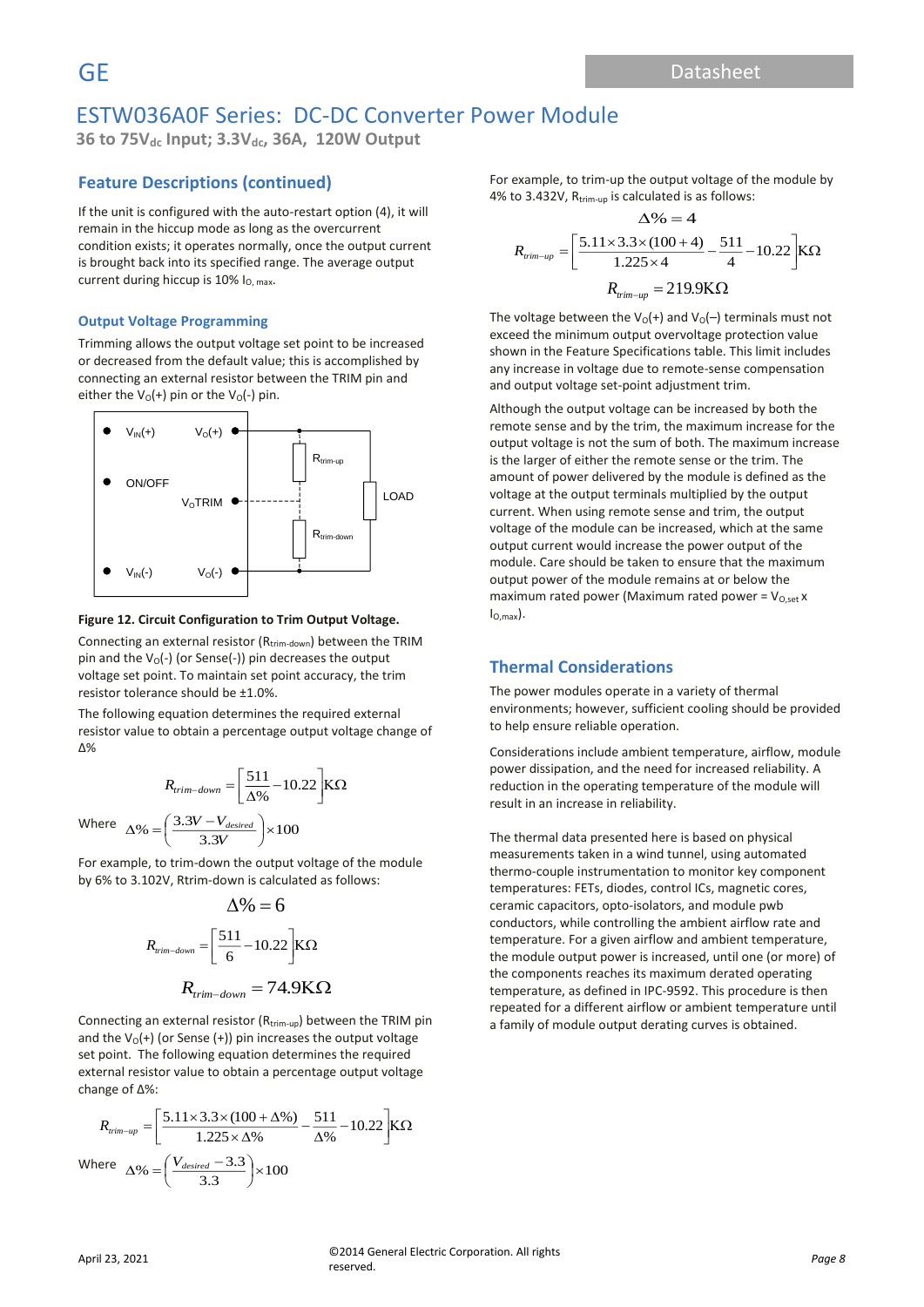**36 to 75Vdc Input; 3.3Vdc, 36A, 120W Output**

# **Thermal Considerations (continued)**



The thermal reference points,  $T_{ref1}$  and  $T_{ref21}$ , used in the specifications for open frame modules are shown in Figure 13. For reliable operationthese temperatures should not exceed 122 $^{\circ}$  and 123 <sup>o</sup>C respectively.



Figure 13. T<sub>ref</sub> Temperature Measurement Locations for **Open Frame Module.** Open Frame Module

The thermal reference point,  $T_{ref}$ , used in the specifications for modules with heatplate is shown in Figure 14. For reliable operation this temperature should not exceed 100  $\degree$ C.



#### **Figure 14. Tref Temperature Measurement Location for Module with Heatplate.**

### **Heat Transfer via Convection**

Increased airflow over the module enhances the heat transfer via convection. Derating curves showing the maximum output current that can be delivered by each module versus local ambient temperature (TA)

for natural convection and up to 3m/s (600 ft./min) forced airflow are shown in Figures 15 - 17.

Please refer to the Application Note "Thermal Characterization Process For Open-Frame Board-Mounted Power Modules" for a detailed discussion of thermal



**Figure 15. Output Current Derating for the Open Frame Module; Airflow in the Transverse Direction from Vout(-) to Vout(+); VIN =48V, VO=3.3V.**



**Figure 16. Output Current Derating for the Module with Heatplate; Airflow in the Transverse Direction from Vout(-) to V**<sub>out</sub>(+);V<sub>IN</sub> =48V, V<sub>O</sub>=3.3V.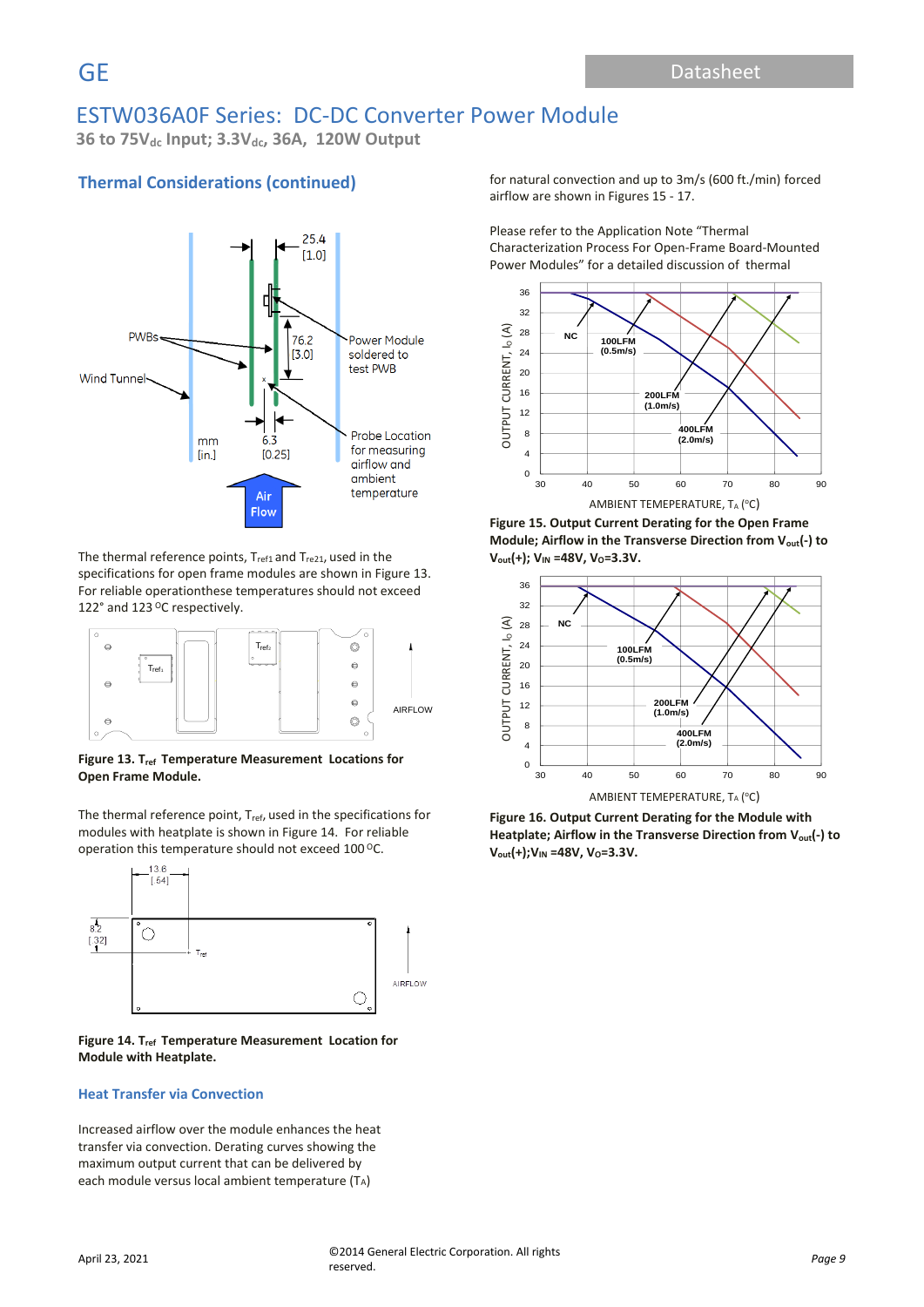**36 to 75Vdc Input; 3.3Vdc, 36A, 120W Output**

### **Thermal Considerations (continued)**





#### **Heat Transfer via Conduction**

The module can also be used in a sealed environment with cooling via conduction from the

module's top surface through a gap pad material to a cold wall, as shown in Figure 18. This capability is achieved by insuring the top side component skyline profile achieves no more than 1mm height difference between the tallest and the shortest power train part that benefits from contact with the gap pad material. The output current derating versus cold wall temperature, when using a gap pad such as Bergquist GP2500S20, is shown in Figure 19.



**Figure 18. Cold Wall Mounting**



**Figure 19. Derated Output Current versus Cold Wall Temperature with local ambient temperature around module at 85C; V<sub>IN</sub> =48V.**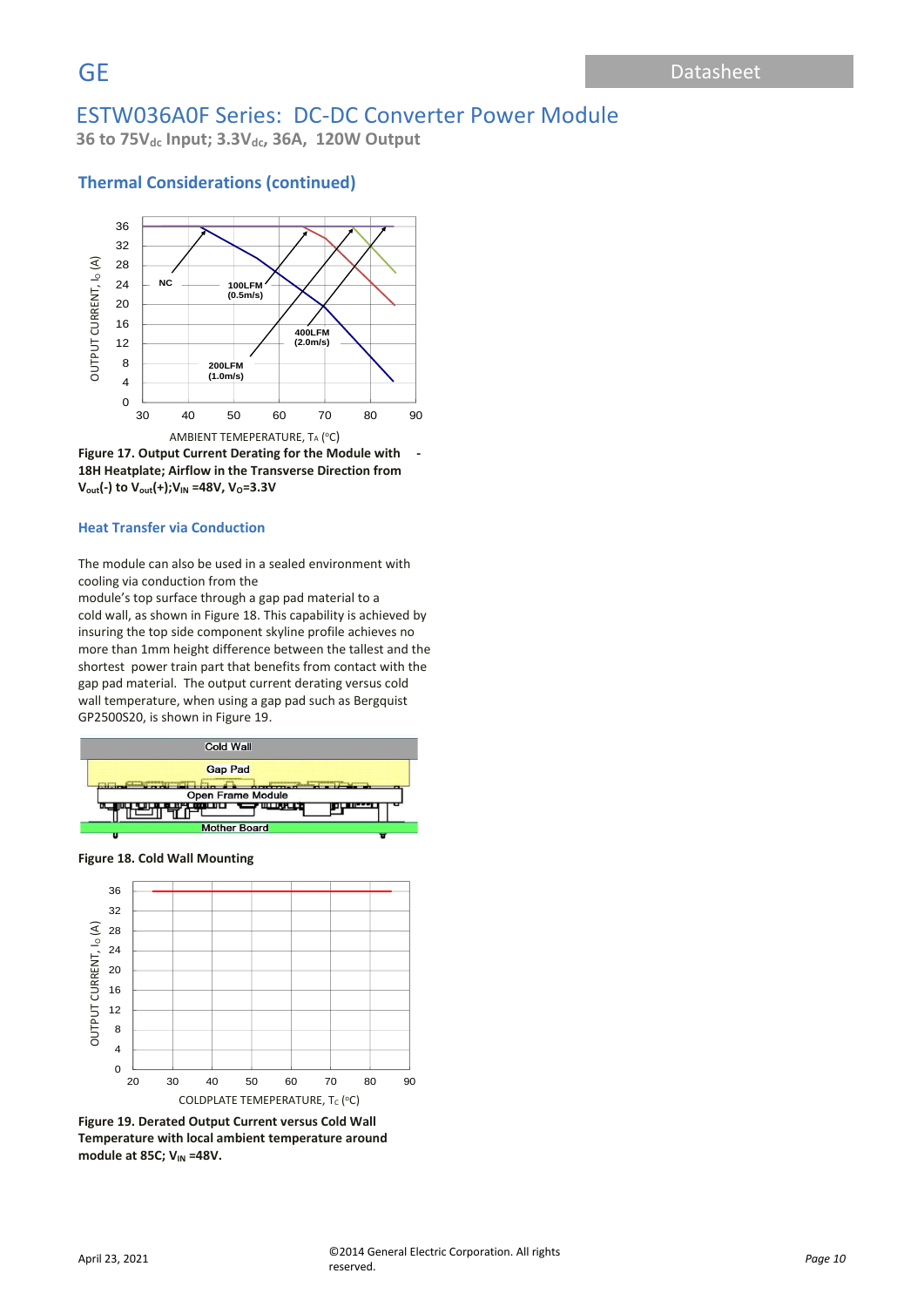**36 to 75Vdc Input; 3.3Vdc, 36A, 120W Output**

# **Through-Hole Soldering Information**

### **Lead-Free Soldering**

The ESTW036A0F xx RoHS-compliant through-hole products use SAC (Sn/Ag/Cu) Pb-free solder and RoHS-compliant components. They are designed to be processed through single or dual wave soldering machines. The pins have a RoHS-compliant finish that is compatible with both Pb and Pbfree wave soldering processes. A maximum preheat rate of  $3^{\circ}$ C/s is suggested. The wave preheat process should be such that the temperature of the power module board is kept below 210°C. For Pb solder, the recommended pot temperature is 260 $\degree$ C, while the Pb-free solder pot is 270 $\degree$ C max.

#### **Paste-in-Hole Soldering**

The ESTW036A0F xx module is compatible with reflow pastein-hole soldering processes shown in Figures 25-27. Since the ESTW036A0F xxZ module is not packaged per J-STD-033 Rev.A, the module must be baked prior to the paste-in-hole reflow process. Please contact your GE Sales Representative for further information.

#### **Pick and Place**

The ESTW036A0F modules use an open frame construction and are designed for a fully automated assembly process. The modules are fitted with a label designed to provide a large surface area for pick and place operations. The label meets all the requirements for surface mount processing, as well as safety standards, and is able to withstand reflow temperatures of up to 300°C. The label also carries product information such as product code, serial number and the location of manufacture.





#### **Nozzle Recommendations**

The module weight has been kept to a minimum by using open frame construction. Even so, these modules have a relatively large mass when compared to conventional SMT components. Variables such as nozzle size, tip style, vacuum pressure and placement speed should be considered to optimize this process. The minimum recommended nozzle diameter for reliable operation is 6mm. The maximum nozzle outer diameter, which will safely fit within the allowable component spacing, is 9 mm.

Oblong or oval nozzles up to 11 x 9 mm may also be used within the space available.

#### **Tin Lead Soldering**

The ESTW036A0F power modules are lead free modules and can be soldered either in a lead-free solder process or in a conventional Tin/Lead (Sn/Pb) process. It is recommended that the customer review data sheets in order to customize the solder reflow profile for each application board assembly. The following instructions must be observed when soldering these units. Failure to observe these instructions may result in the failure of or cause damage to the modules, and can adversely affect long-term reliability.

In a conventional Tin/Lead (Sn/Pb) solder process peak reflow temperatures are limited to less than 235°C. Typically, the eutectic solder melts at 183°C, wets the land, and subsequently wicks the device connection. Sufficient time must be allowed to fuse the plating on the connection to ensure a reliable solder joint. There are several types of SMT reflow technologies currently used in the industry. These power modules can be reliably soldered using natural forced convection, IR (radiant infrared), or a combination of convection/IR. For reliable soldering the solder reflow profile should be established by accurately measuring the modules CP connector temperatures.

#### **Lead Free Soldering**

The –Z version of the ESTW036A0F modules are lead-free (Pbfree) and RoHS compliant and are both

forward and backward compatible in a Pb-free and a SnPb soldering process. Failure to observe the instructions below may result in the failure of or cause damage to the modules and can adversely affect long-term reliability.



**Figure 21. Reflow Profile for Tin/Lead (Sn/Pb) process.**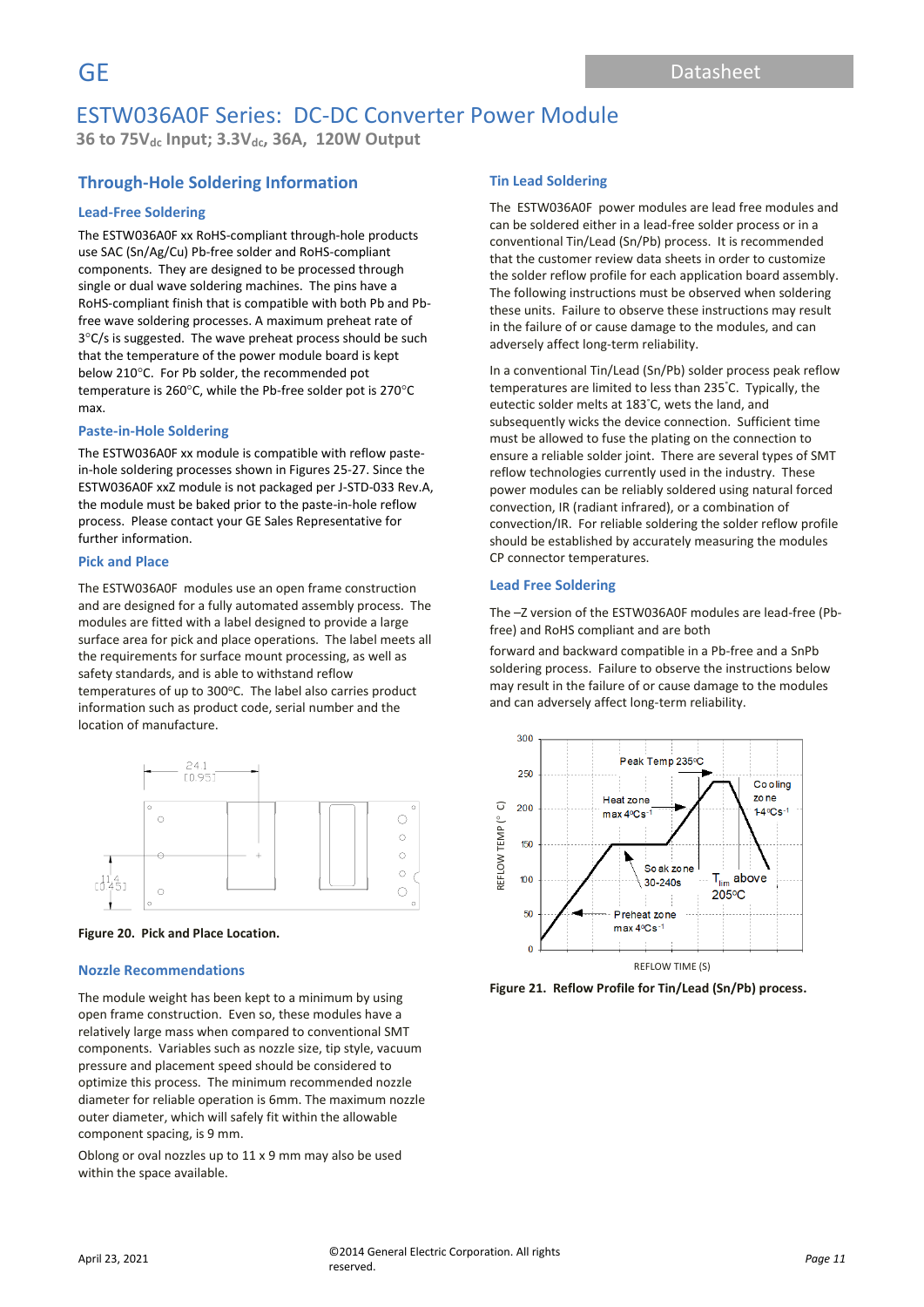**36 to 75Vdc Input; 3.3Vdc, 36A, 120W Output**



**(Sn/Pb) process**

#### **Pb-free Reflow Profile**

Power Systems will comply with J-STD-015 Rev. C (Moisture/Reflow Sensitivity Classification for Nonhermetic Solid State Surface Mount Devices) for both Pb-free solder profiles and MSL classification procedures. This standard provides a recommended forced-air-convection reflow profile based on the volume and thickness of the package (table 4-2). The suggested Pb-free solder paste is Sn/Ag/Cu (SAC). The recommended linear reflow profile using Sn/Ag/Cu solder is shown in Figure 25.



**Figure 23. Recommended linear reflow profile using Sn/Ag/Cu solder.**

### **Post Solder Cleaning and Drying Considerations**

Post solder cleaning is usually the final circuit-board assembly process prior to electrical board testing. The result of inadequate cleaning and drying can affect both the reliability of a power module and the testability of the finished circuit-board assembly. For guidance on appropriate soldering, cleaning and drying procedures, refer to GE *Board Mounted Power Modules: Soldering and Cleaning* Application Note (AN04-001).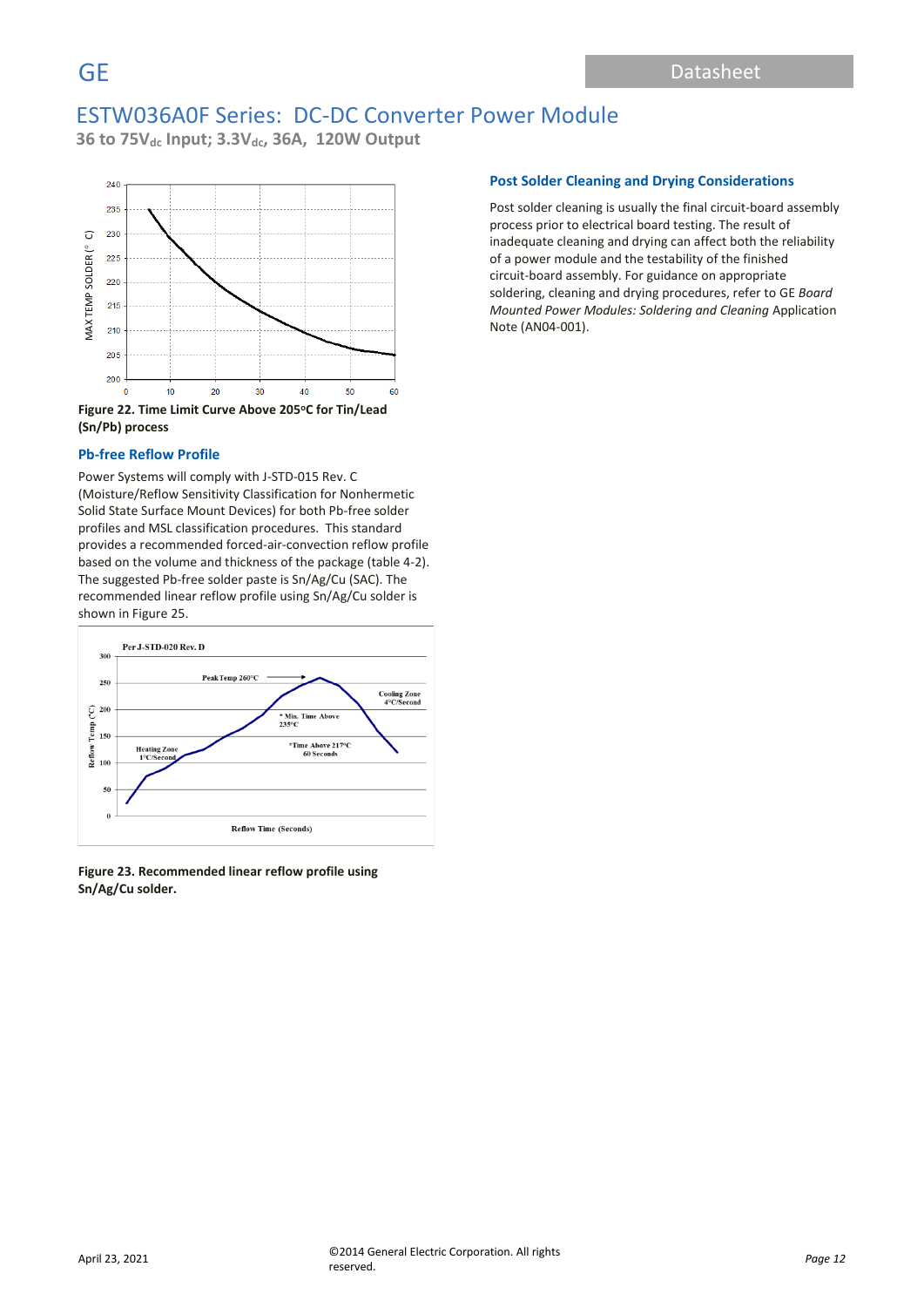**36 to 75Vdc Input; 3.3Vdc, 36A, 120W Output**

## **EMC Considerations**

The circuit and plots in Figure 24 shows a suggested configuration to meet the conducted emission limits of EN55032 Class B.



### **Figure 24. EMC Considerations**

For further information on designing for EMC compliance, please refer to the FLT0012A0 data sheet.

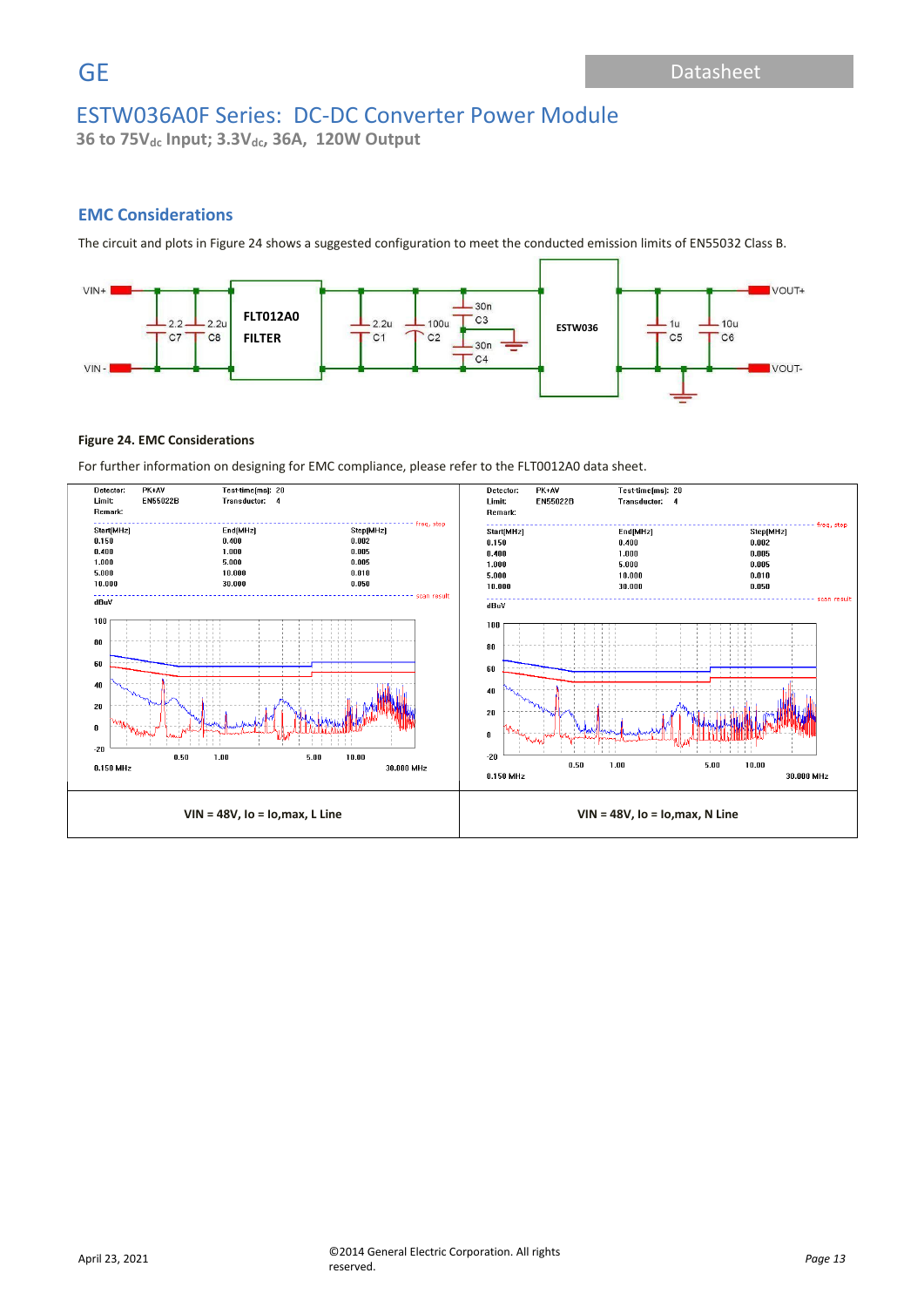**36 to 75Vdc Input; 3.3Vdc, 36A, 120W Output**

## **Mechanical Outline for Through-Hole Module**

### Dimensions are in millimeters and [inches].

ancholone are in minimized being mortery.<br>Tolerances: x.x mm ± 0.5 mm [x.xx in. ± 0.02 in.] (Unless otherwise indicated) x.xx mm  $\pm$  0.25 mm [x.xxx in  $\pm$  0.010 in.] \*Top side label includes GE name, product designation and date code.

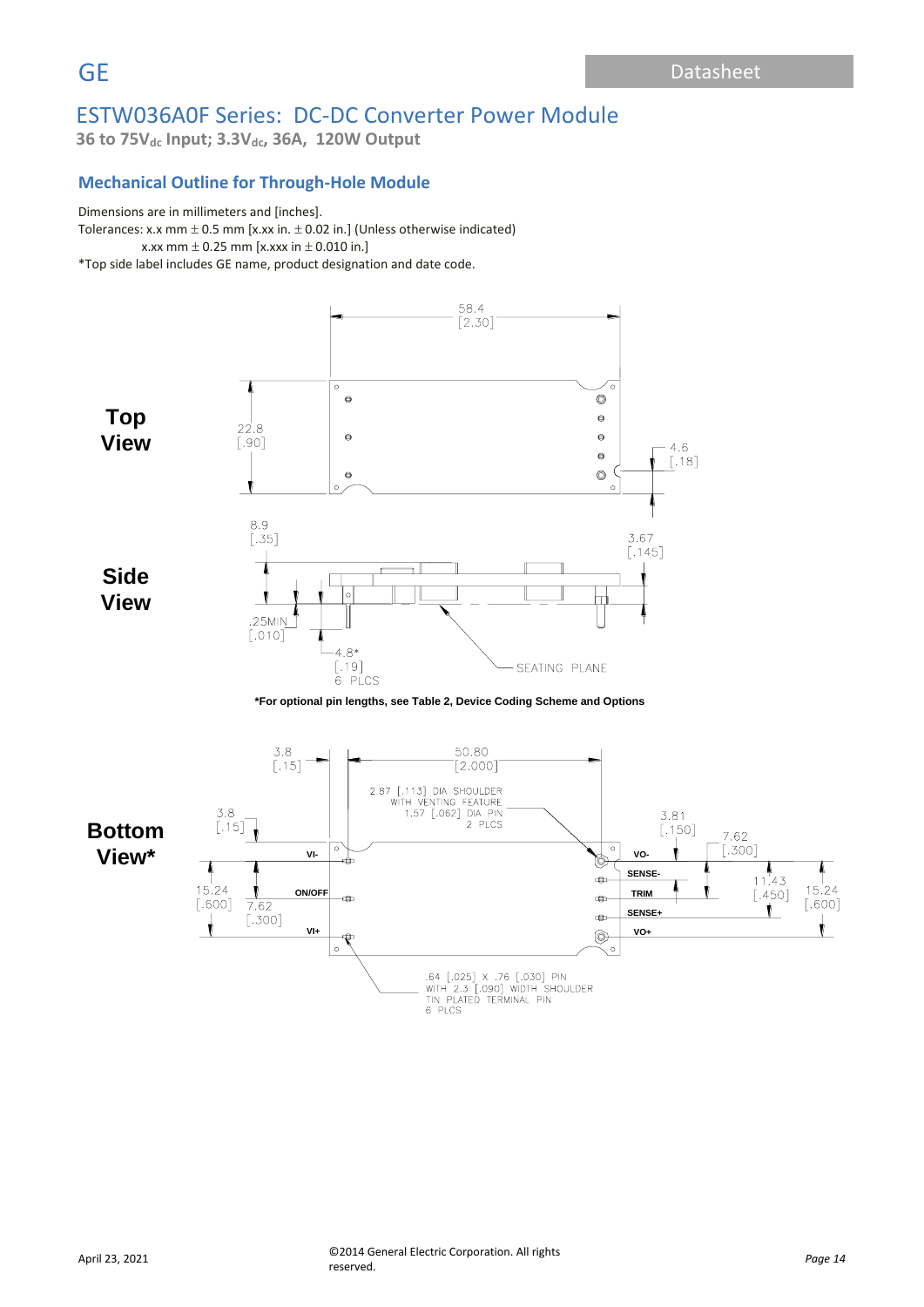**36 to 75Vdc Input; 3.3Vdc, 36A, 120W Output**

### **Mechanical Outline for Through-Hole Module with Heat Plate (-H Option)**

### Dimensions are in millimeters and [inches].

Tolerances: x.x mm  $\pm$  0.5 mm [x.xx in.  $\pm$  0.02 in.] (Unless otherwise indicated) x.xx mm  $\pm$  0.25 mm [x.xxx in  $\pm$  0.010 in.]



**View**



**\*\*Side label contains product designation and date code.**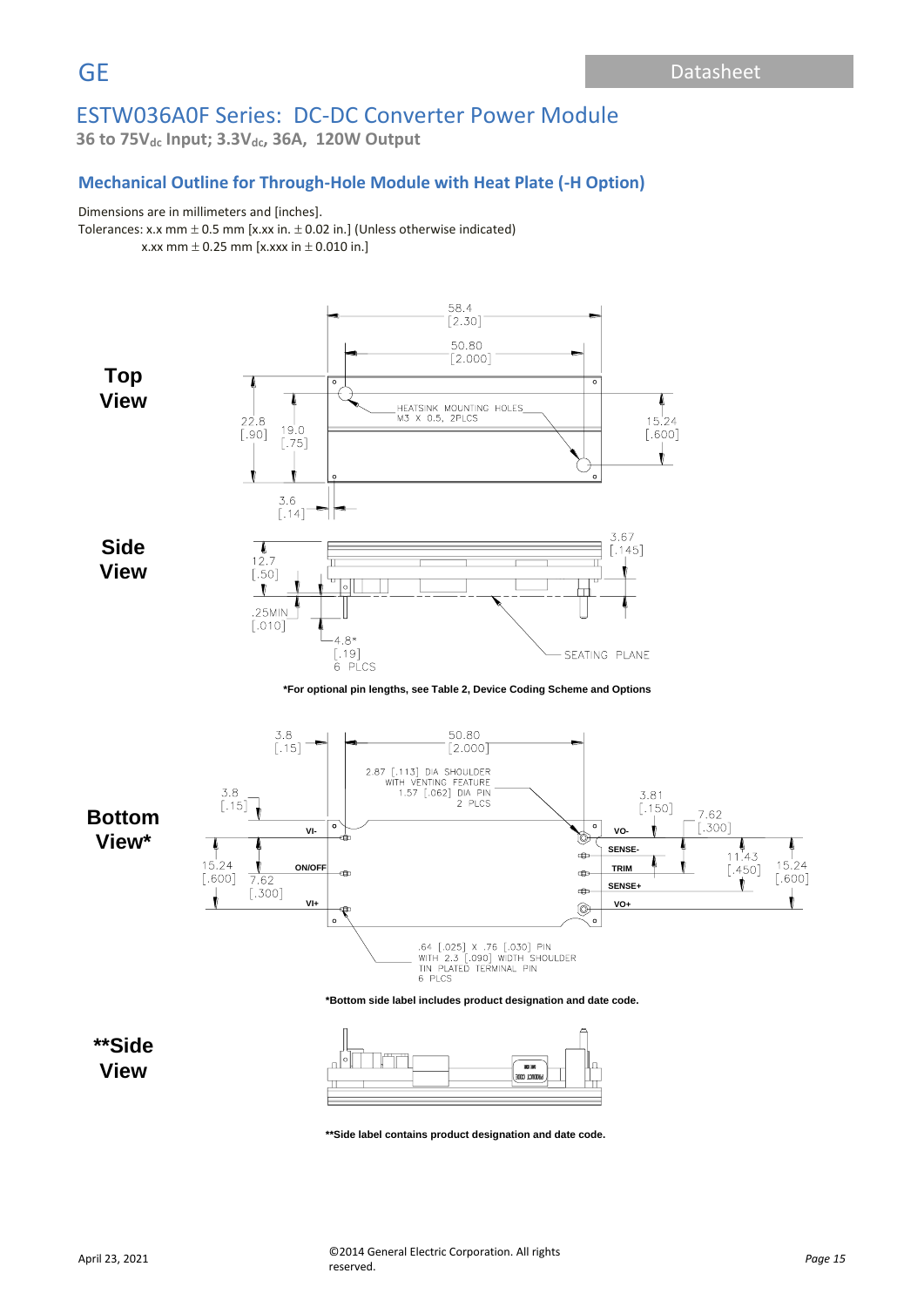**36 to 75Vdc Input; 3.3Vdc, 36A, 120W Output**

# **Mechanical Outline for Through-Hole Module with ¼ Brick Heat Plate (-18H Option) – Future development**

Dimensions are in millimeters and [inches].

 $T$ olerances: x.x mm  $\pm$  0.5 mm [x.xx in.  $\pm$  0.02 in.] (Unless otherwise indicated)

x.xx mm  $\pm$  0.25 mm [x.xxx in  $\pm$  0.010 in.]





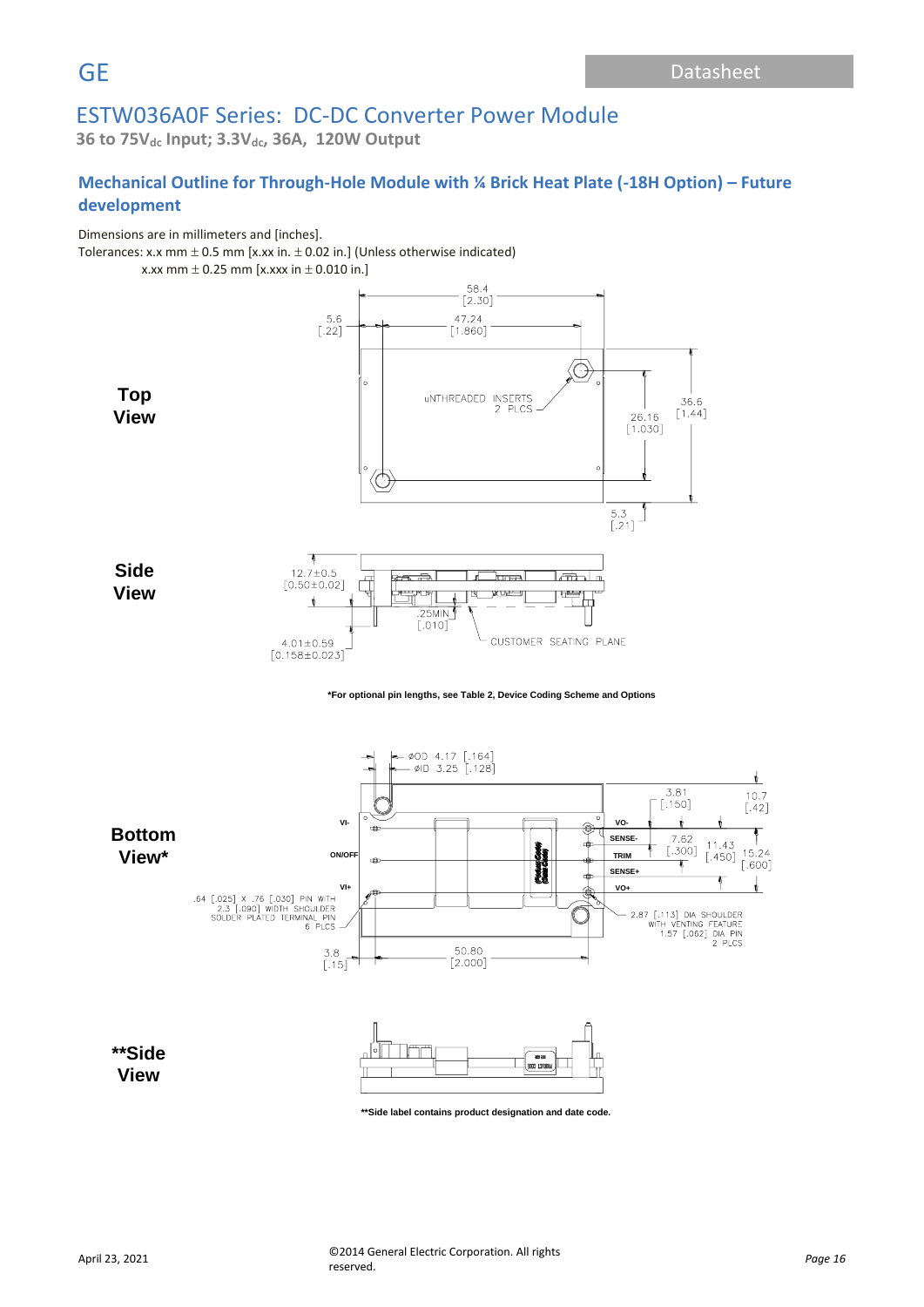**36 to 75Vdc Input; 3.3Vdc, 36A, 120W Output**

## **Recommended Pad Layout**

Dimensions are in millimeters and [inches]. Tolerances: x.x mm  $\pm$  0.5 mm [x.xx in.  $\pm$  0.02 in.] (Unless otherwise indicated) x.xx mm  $\pm$  0.25 mm [x.xxx in  $\pm$  0.010 in.]

| Pin | Function   |
|-----|------------|
| 1   | $Vi(+)$    |
| 2   | ON/OFF     |
| 3   | $Vi(-)$    |
| 4   | $Vo(-)$    |
| 5   | SENSE(-)   |
| 6   | TRIM       |
|     | $SENSE(+)$ |
| 8   | $Vol(+)$   |

#### NOTES:

FOR 0.030" X 0.025" RECTANGULAR PIN, USE 0.063" PLATED THROUGH HOLE DIAMETER

FOR 0.062" DIA PIN, USE 0.087" PLATED THROUGH HOLE DIAMETER



TH Recommend Pad Layout (Component Side View)

# **TH Recommended Pad Layout (Component Side View)**